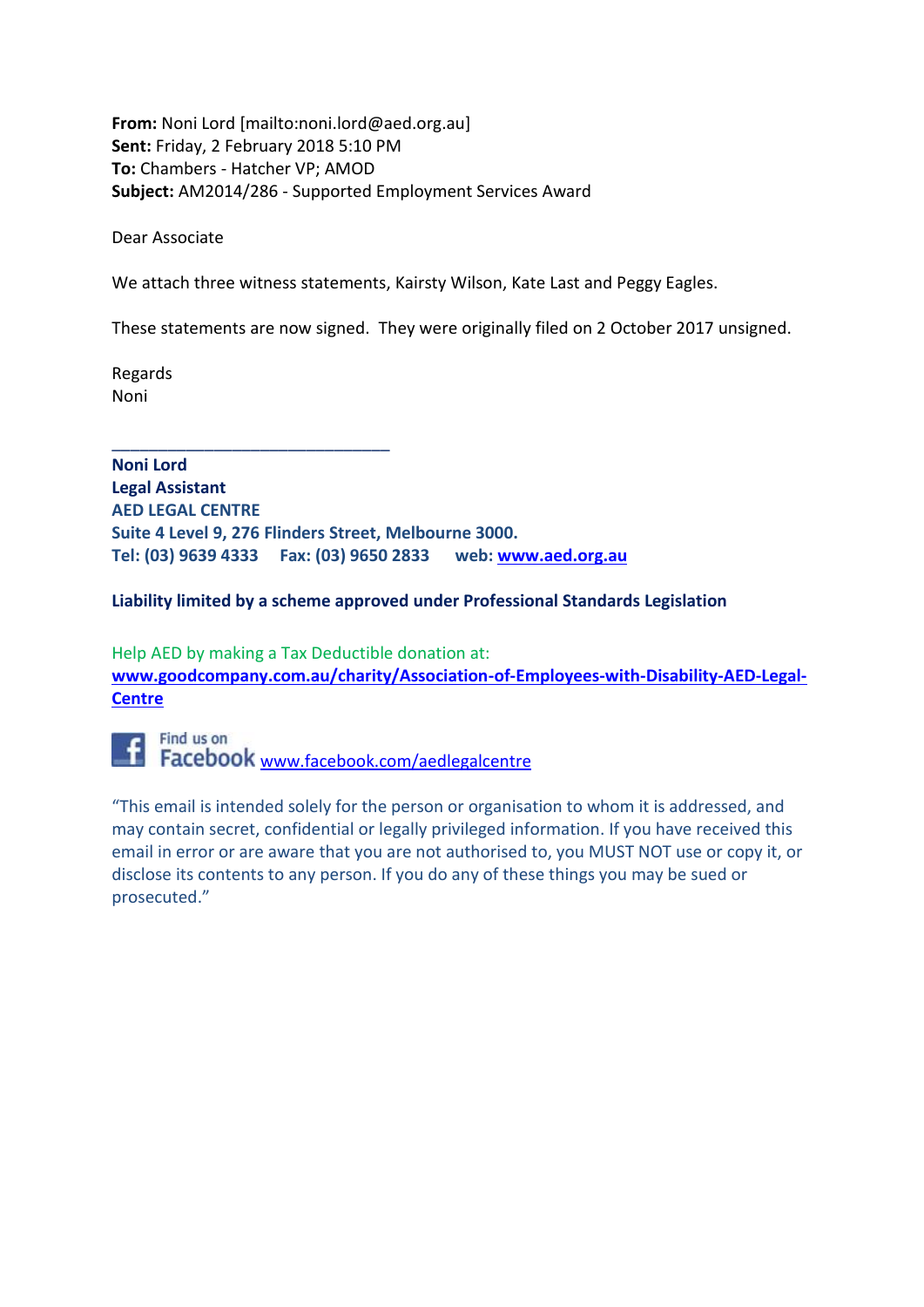**Fair Work Commission 4 yearly review of Modern Awards Supported Employment Services Award Matter No: AM2014/286** 

# **WITNESS STATEMENT OF PEGGY EAGLES**

I, Peggy Eagles, C/- AED Legal Centre, Suite 4, Level 9, 276 Flinders Street, Melbourne in the State of Victoria, state as follows:

# **BACKGROUND**

- **1.** I am the mother and carer of Danielle Harris.
- **2.** Danielle works in supported employment at Wallara Industries.
- **3.** Danielle has multiple disabilities including intellectual, cerebral palsy, and uncontrolled epilepsy. Danielle is wheelchair-bound.

# **WORKING AT WALLARA INDUSTIRES**

- **4.** Danielle began working at Wallara Industries in or about August 2009.
- **5.** At Wallara Industries Danielle does packaging tasks such as:
	- **a.** body shop products;
	- **b.** makes boxes; and
	- **c.** puts tags on clothing.

 $\bar{z}$ 

- **6.** When Danielle started at Wallara Industries what she would be paid was worked out using a wages tool called the Business Services Wage Assessment Tool ("BSWAT"). When assessed, she was paid \$3.79 an hour.
- **7.** As I understand it, BSWAT is no longer used. We were told in or around 2015/16 that Wallara Industries would replace BSWAT with a Tool called SkillsMaster. At Wallara Industries, it was replaced with a tool called SkillsMaster. I was told that the SkillsMaster software system was designed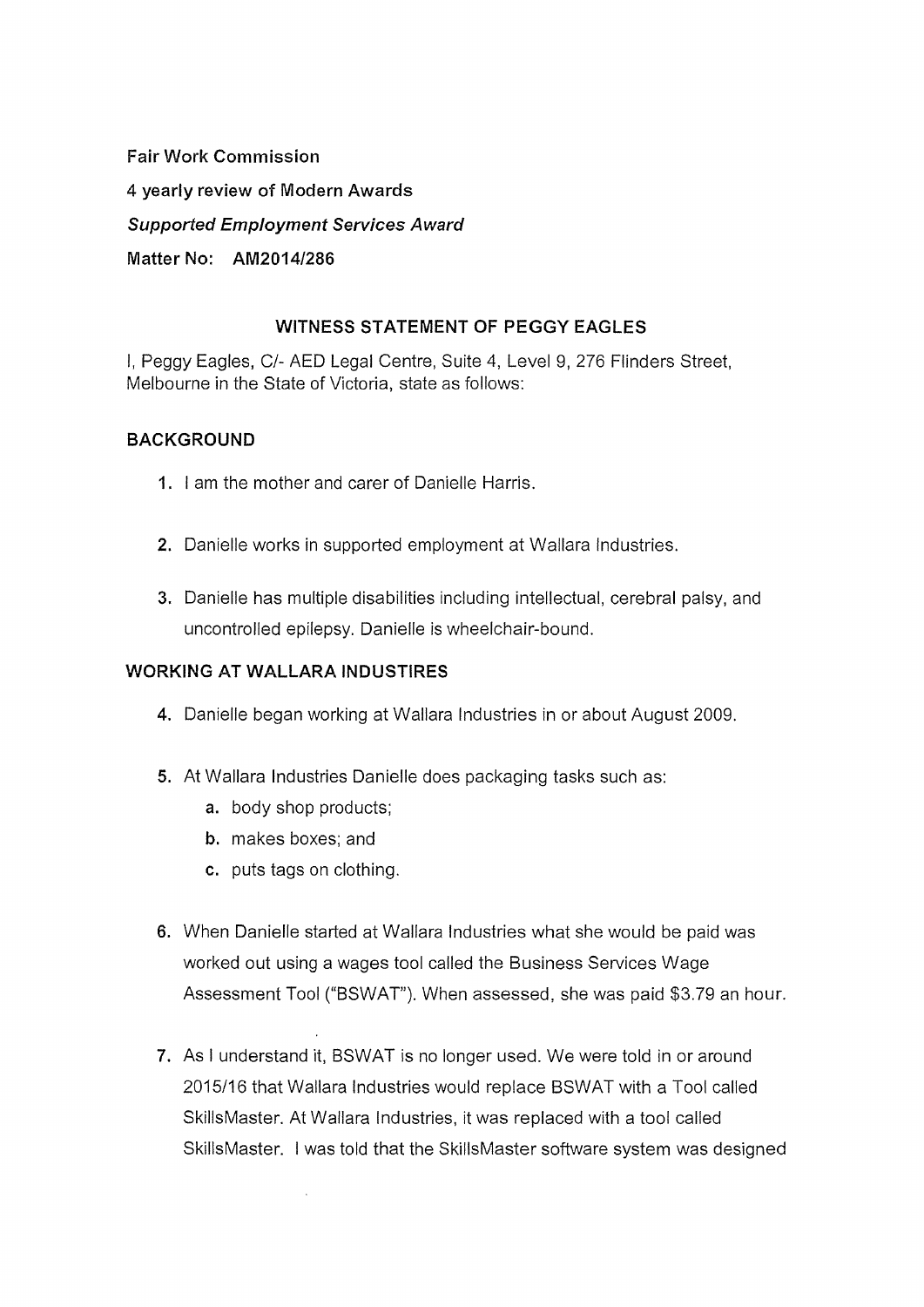to enable an organisation to efficiently record, manage and analyse all aspects of an employee's job competencies and training needs in order to determine a fair and non-discriminatory pro-rata wage.

- 8. Danielle was assessed under SkillsMaster in the 5% range. This results in a rate of pay of \$0.91 an hour. Attached and marked "Attachment A" is a copy of that assessment. Despite the assessment, Wallara Industries applies a minimum hourly rate of \$2.50 an hour, but I have been informed that Wallara intends to maintain Danielle on the old BSWAT rate of \$3.79 per hour for the next twelve months or until her next assessment.
- 9. Danielle's wage assessment outlines that there are 23 task units in the job however her wage assessment results appear to only involve two assessment tasks.
- **10.** Danielle's assessment results under SkillsMaster consisted of assessment task units involving numeracy and literacy skills only. Under the Skills Master tool, Danielle's workplace literacy was rated as 'Fair' (3) and her numeracy was rated as 'very poor' (1). Danielle's final assessment score was 4. A final assessment score of '4' results in rate of pay that is 5% of the award under the Skills Master tool.

#### **WAGE ASSESSMENT AT WALLARA INDUSTRIES**

- 11. Wallara Industries, as an employer, stated that they will find jobs that supported employees could do and improve in and that supported employees will be trained so that they are better at their jobs.
- 12. SkillsMaster does not provide a clear indication of the process the assessor goes through to establish whether an employee is deemed 'competent' in a particular task unit. Only that it is does through a yes/no basis and in accordance with Assessor Competency Standard. Attached and marked "Attachment B" is a copy of what we were provided in relation to the SkillsMaster wage assessment process.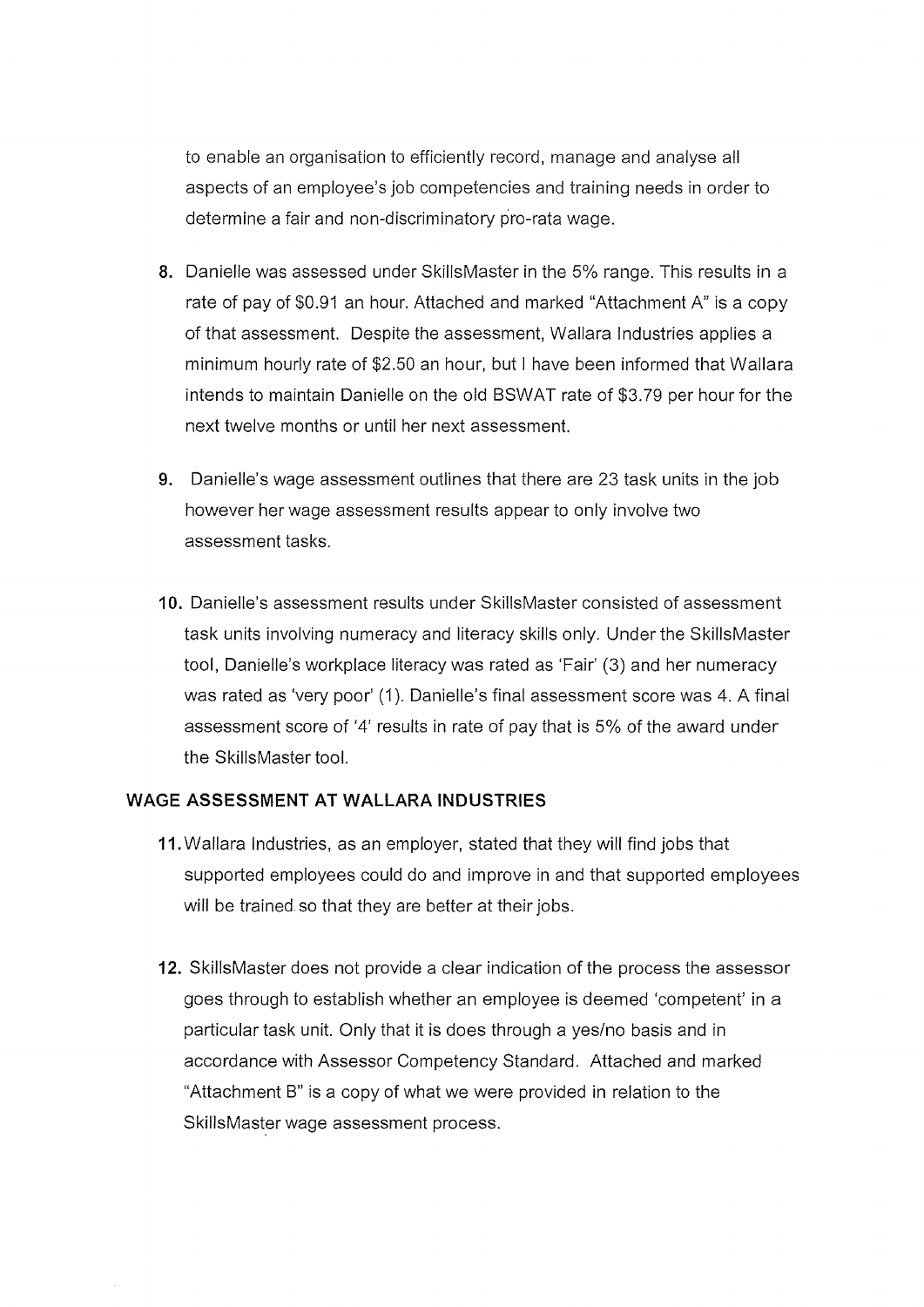- 13. Skillsmaster stipulates that employees should receive a job model which is comprised of the required task skills the employee needs to fulfill its role. On the employee competency record Oanielle received, the job model it outlined as 'Assembly Worker- Level 2'.
- 14. The outline of the tool states that those task units where the employee is deemed not to be competent; should be referred for training. I have been given no indication of how/when/ if that will occur and what the training will be based around as other assessable task units not expressed. I assume this means that Danielle did not even receive a "0" in the other 21 areas assessed as no notes were taken of these areas. It is also not clear what the areas are that were meant to be assessed.
- 15. There seems to be no explicit requirement that employees must be informed of the assessable task units of their role. Although, the tool claims high levels of transparency which would indicate that this should perhaps be expected . We were supplied with a copy of a Grievance Process. "Attachment C" is a copy of this process. Although we disagree with the result of the Assessment after discussion with Wallara we decided not to take the matter any further. We know that Wallara will continue using Skills Master and whilst the Assessment Tool is as it is we know that Danielle will not achieve any better results especially as no training package has been discussed with us and therefore we do not believe anything will change.



*JD / 1:2* /~D/7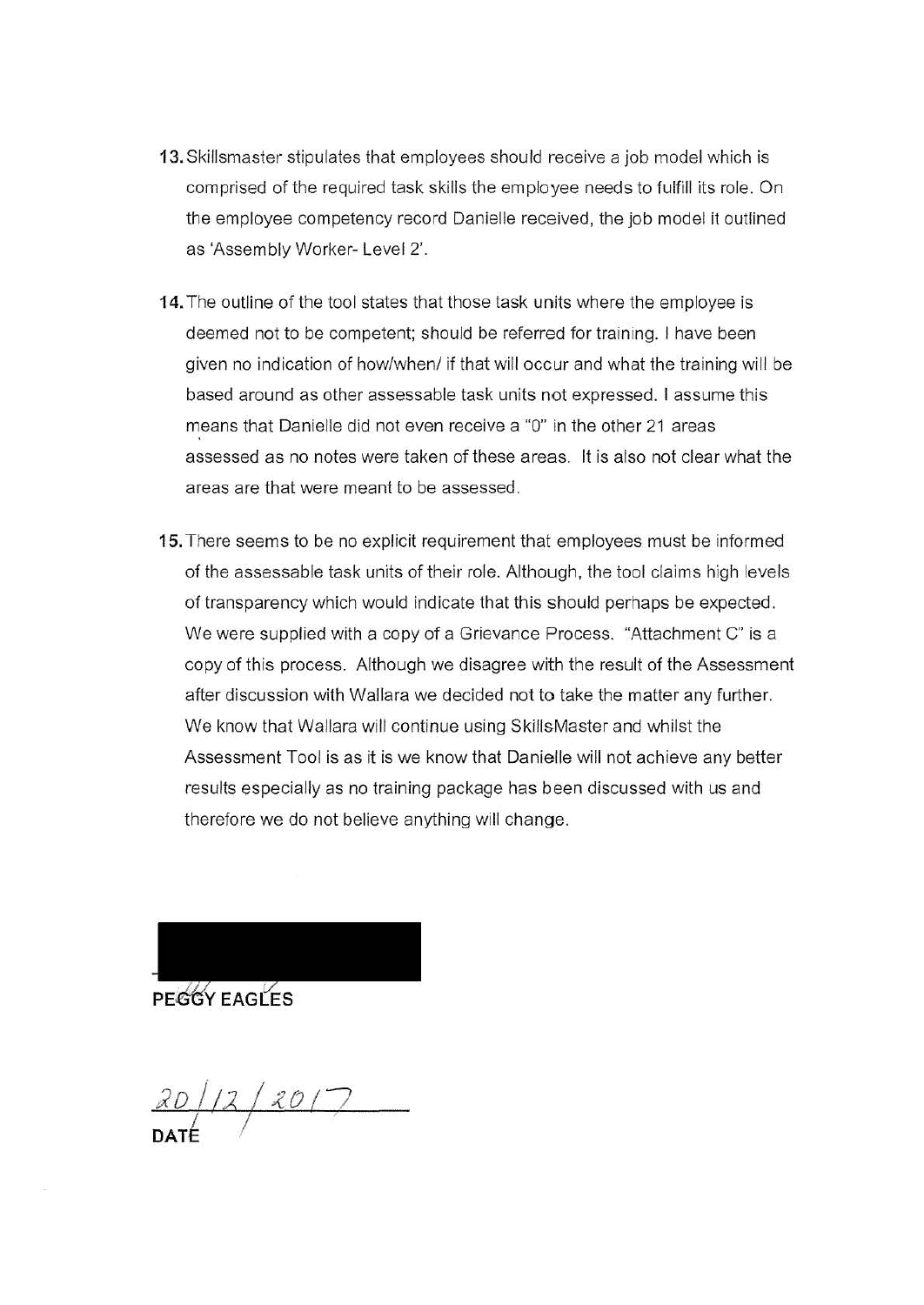**Fair Work Commission 4 yearly review of Modern Awards Supported Employment Services Award Matter No: AM2014/286** 

## **WITNESS STATEMENT OF KATE LAST**

I, Kate Last, C/- AED Legal Centre, Suite 4, Level 9, 276 Flinders Street, Melbourne in the State of Victoria, state as follows:

#### **BACKGROUND**

- **1.** I am employed at Highpoint Industries which was formally owned by Scope and is now owned by the Endeavour Foundation.
- **2.** I am a supported employee working at Highpoint Industries. I work two to three days per week.
- **3.** I am a person with disabilities. I used to think I had only epilepsy and deafness, but I noticed that I could not do things which other people could do. I went to a special school because I could not go to a normal school due to the fact that I could not do normal school work. I also have post-traumatic stress disorder and short term memory loss. I have an intellectual disability.
- **4.** I began working at Highpoint Industries on or about 26 July 2004. The job that I do at Highpoint has not changed from the time I commenced up to date.
- **5.** At Highpoint Industries I do tasks such as:
	- **a.** cutting strings for sausages,
	- **b.** putting tins into boxes in a specific order;
	- **c.** Packing muesli bars into boxes; and
	- **d.** Making up boxes
- **6.** When I was first working at Highpoint I was told that my wages would be worked out under something that was called BSWAT. I cannot remember what my hourly rate was but when I was re-assessed in 2008 I was paid

 $20/12/3017$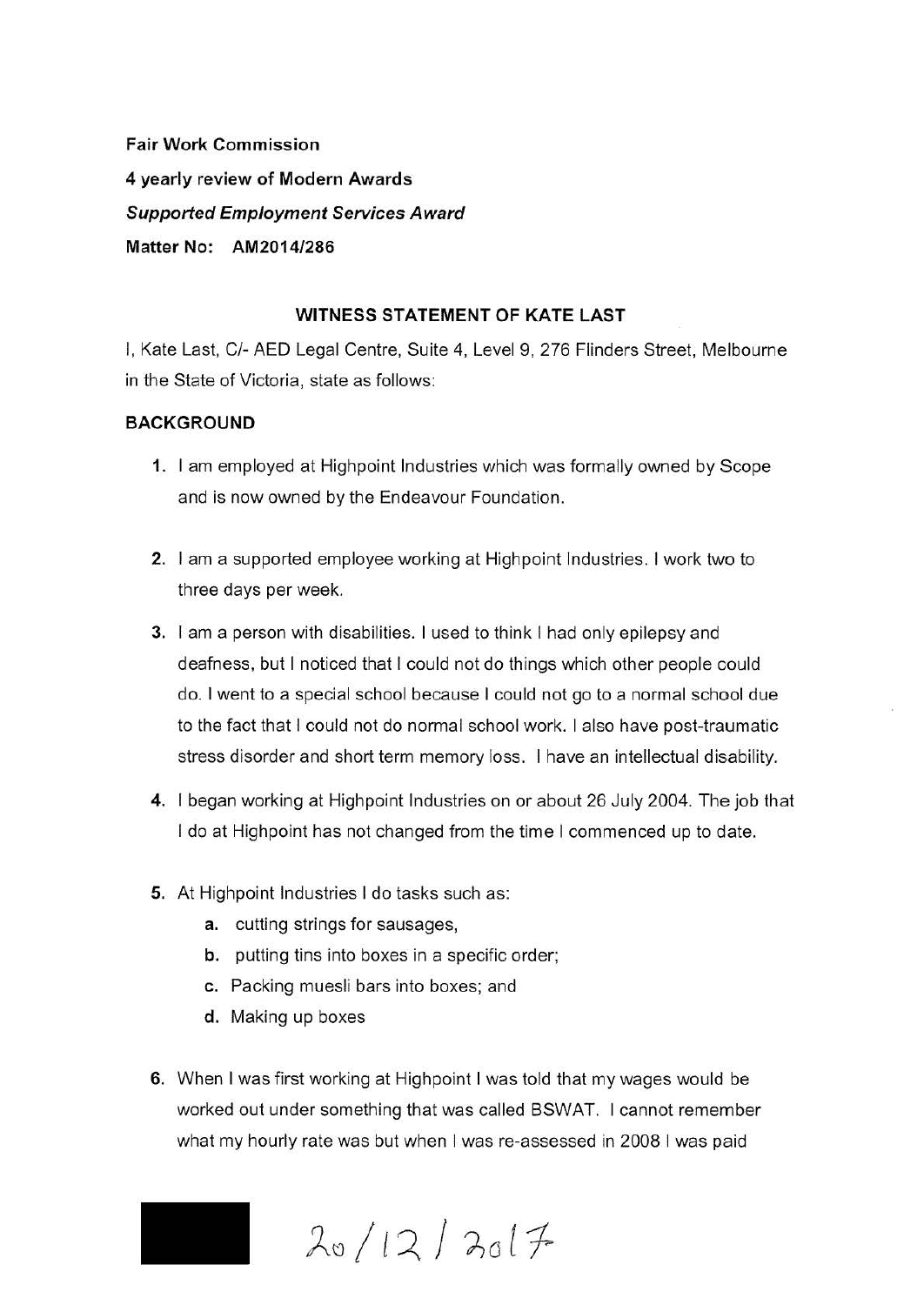\$4.2271 per hour. At the end of 2012, I was assessed again under BSWAT at \$5.77 an hour. I cannot find a copy of my BSWAT Assessment. However, Highpoint agreed to pay me \$10.00 an hour.

- 7. I can't remember when Highpoint stopped using BSWAT but I think it was three or four years ago. My pay was worked out using another tool. I did not understand how they worked out what to pay me but it was called Skillsmaster. I was still doing the same job I have always done. However, after Skillsmaster came in I got paid for that work \$8.47 per hour, still do.
- 8. Highpoint no longer pay me the extra that I got paid when BSWAT was being used. I now get paid \$8.47 per hour.

**KATE LAST** 

 $20/12/207$ 

**DATE**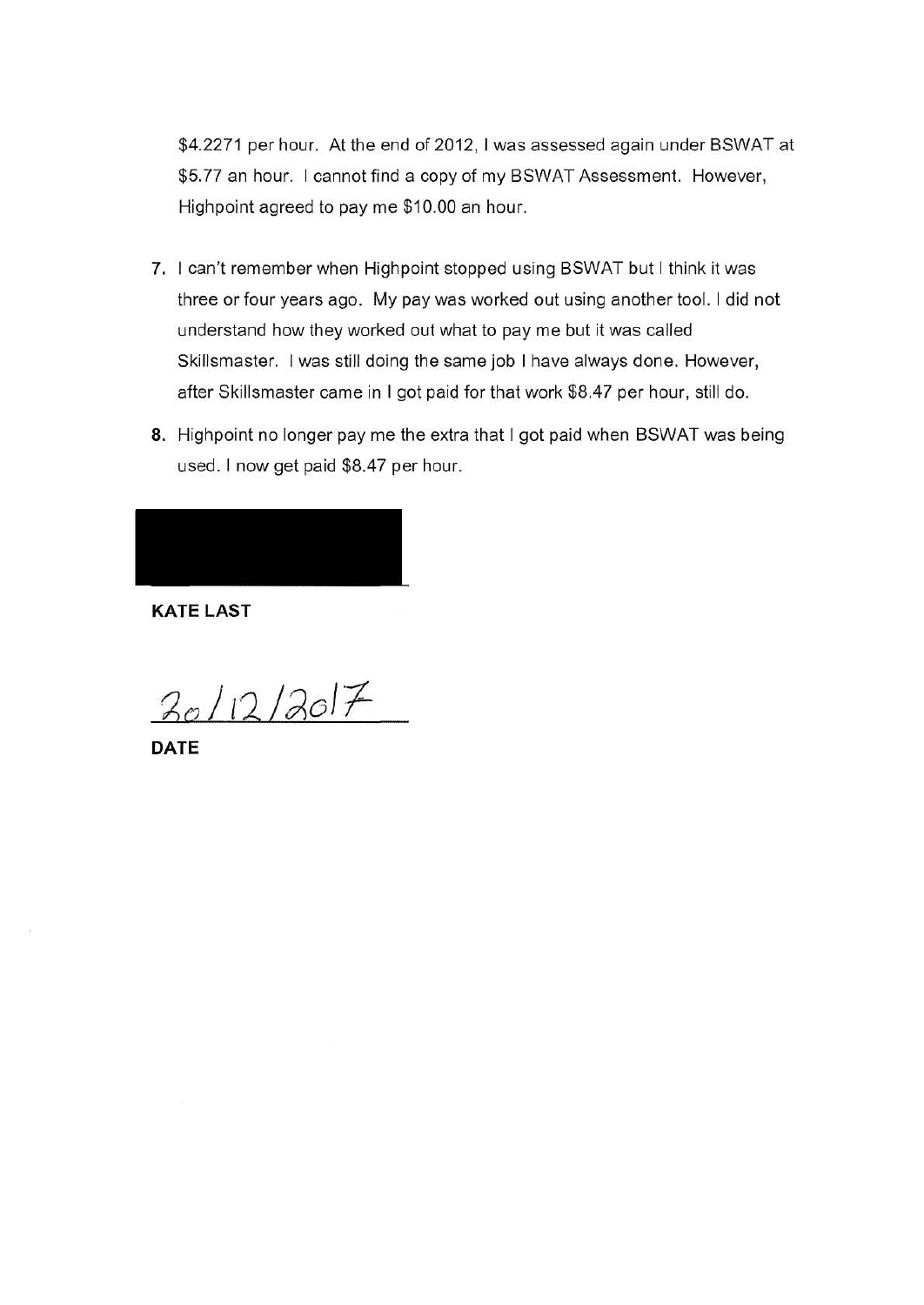**Fair Work Commission 4 yearly review of Modern Awards Supported Employment Services Award Matter No: AM20141286** 

## **STATEMENT OF KAIRSTIEN WILSON**

I, Kairstien Wilson, Lawyer C/- AED Legal Centre, Suite 4, Level 9, 276 Flinders Street, Melbourne in the State of Victoria, state as follows:

## **BACKGROUND**

- **1.** I am employed by the Association of Employees with Disability Inc. t/a AED Legal Centre (AED) in the position of Principal Lawyer.
- **2.** I have been employed by AED since its inception on 1 July 2008. Prior to that I was employed by Disability Employment Action Centre in the same role from 2 July 2002.
- **3.** In preparing this statement, I searched for the reports referred to in cl. 14.4.(d) and (e) of the Supported Employment Services Award and downloaded them from the web-sites referred to below. The same applies in relation to the SWS hand-book with the web-site mentioned in Schedule D of the Award. The documents I downloaded and web-sites are as follows:
	- a) Jenny Pearson & Associates; Analysis of Wage Assessment Tools used by Business Services, Final Report (incorporating 22 wage tools) 12 April 2008. This Report is referred to in cl. 14.4.(e) of the Award: https://www.dss.qov.au/our-responsibilities/disability-andcarers/publications-articles/policy-research/final-report-incorporating-22 wage-tools. The report is annexed to this statement and marked Attachment -'A'.
	- b) Jenny Pearson & Associates, Analysis of Wage Assessment Tools used by Business Services: which is referred to in cl. 14.4.(e) of the https://www.dss.qov.au/our-responsibilities/disability-andcarers/publications-articles/policy-research/analysis-of-wage-assessmenttools-used-by-business-services-0. The report is annexed to this statement and marked "Attachment B".